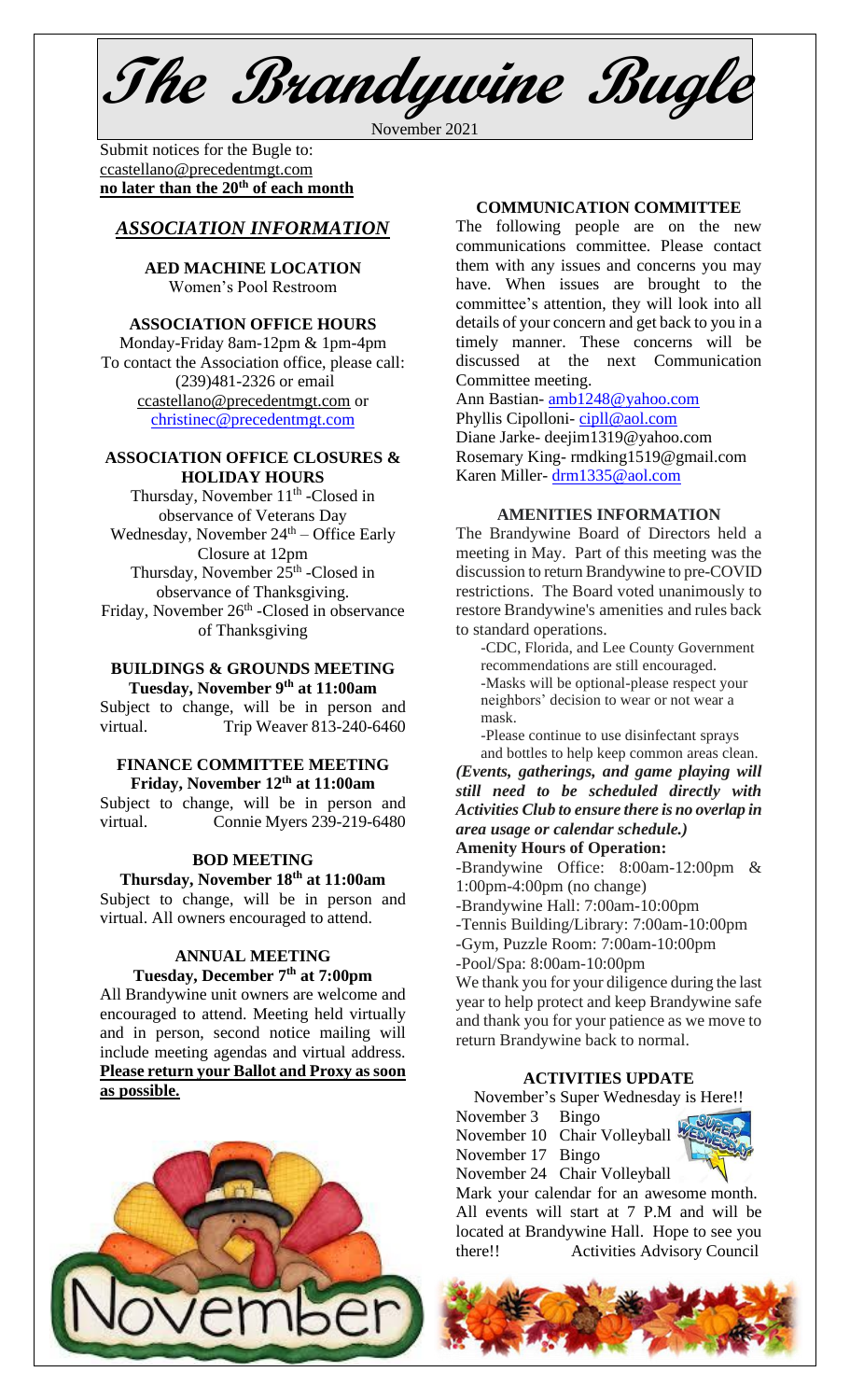# **OPEN TENNIS FOR RESIDENTS**

**Mondays, Wednesdays & Fridays, at 8:00am** Offers all resident tennis players an opportunity to play, have fun, and get healthy exercise. If you have "rust" from not being in the game of late, we will provide the remedy. Do not hesitate to just show up but if you do have questions, Terry Trip at 239-314-6467 would be happy to try to provide answers.

#### **PICKLEBALL Every Monday-Friday 8-9am**

Did you know that Pickleball is the fastest growing sport in the U.S.? Come join us at the courts M-F from 8-9. It is a great way to meet people and a fun way to exercise. Beginners and experienced players are welcome. Rackets are available if you do not have one. See you on the courts.

### **YOGA & LOW IMPACT AEROBICS IN THE CLUBHOUSE**

Aerobics: meeting on Mondays and Thursdays at 9am in the Brandywine Hall. Using social distancing and routine CDs: Richard Simmons and Leslie Sansone.

Yoga: meeting on Mondays at 3pm in the Brandywine Hall. A second day will be scheduled later. Using CD: Susan Winter Ward for the Young at Heart. It is recommended to bring your own yoga mat. Please call Elizabeth Phelps 239-275-5384 if interested in participating.

### **SENIOR FITNESS (New Class) Wednesdays at 11am**

Day/Time: Wednesdays at 11 am Starting November 3<sup>rd</sup>. Bring: Water, Towel, Your Own Hand Weights (Optional). Wear: Comfortable Clothing, Supportive Shoes (No flip flops) This is a more active 45-minute lowimpact class, with options to sit in the chair. Format includes warm-up, resistance training for strength, cool down/abdominal work in the chair, & stretching. MOVE IT OR LOOSE IT!!! Certified Fitness instructor Donna Johnson 386-804-0481

## **MAHJONGG Wednesdays at 1-3pm (Please note time change!)**

Welcome back-Mahjongg ladies!! We will be meeting on WEDNESDAYS 1-3pm play time. Wear your mask if you choose, bring your card and the fun begins. Meeting room is the Brandywine Hall. Please contact Kay Wyatt if you have any questions. 239-322-4208.

#### **SENIOR YOGA Fridays at 3pm**

We are meeting inside Brandywine Hall. (Use the front door.) Improve strength, flexibility, and range of motion. Bring Yoga Mat and water. Chair options are available for those unable to get down on the mat. Call certified instructor, Donna Johnson with any questions. 386-804-0481.

#### **BOCCE**

**Mondays & Thursdays, at 9:30am** Brandywine's Bocce Ball Club thanks everyone for their support. Please check for more information and photos on the blog at https://brandywinebocce.sport.blog/ Come out to play bocce with the Club members and others. Everyone is welcome!

## **IMPORTANT ACTIVITY MEETING Monday, November 1 st at 11:00am**

Come join us in the Clubhouse as we finalize our Holiday Plans for Brandywine. The more the merrier.

#### **INSIDE BINGO**

**Wednesday, November 3 rd & 17th at 7pm** Bingo is back with paper bingo cards. Bring your own dauber or purchase one for \$2. Octobers' Big Winners: 10/06/21; Letter X Alice Lee. Cover All Bob O'Keeffee & Jean Mandracchia. 10/20/21; Letter X Eenie Caton & Frank Marszalek. Cover All Dallas Williams.

#### **BLOOD DRIVE**

**Thursday, November 4 th at 10:00am** The Red Bus is coming to Brandywine on November 4th for blood donations from 10 am to 3 pm. All donors will receive a OneBlood Blanket & \$10 eGift Card…plus a wellness checkup. To schedule your individual appointment: call1-888-9-DONATE (1-888- 936-6283) and tell them Brandywine/Nov 4th location. Online appointments are encouraged. To make an appointment: [https://donor.oneblood.org/donor/schedules/dri](https://donor.oneblood.org/donor/schedules/drive_schedule/1123522) [ve\\_schedule/1123522](https://donor.oneblood.org/donor/schedules/drive_schedule/1123522)

## **SINGLES' CLUB Thursday, November 4 th at 6:00pm**

October, we experienced Oktoberfest in cape Coral. The German American Social Club sponsored the event. Their very own band attired in traditional garb provided music to the polka, waltzes. There was Irish step dancing and the Lee County Pipe & Drums of SWFL also performed. Music and dancing were the most enjoyable. Of course, food was a huge part of this festival. The beer (mine with Hershey's chocolate) flowed like a river. It was a great time! For our November meeting please bring your new ideas researched prior to our meeting. Also, bring a calendar/ planner to avoid scheduling conflicts. The meeting will take place poolside, weather permitting. If not, we will meet at 1246 Hazeltine Dr., where you will need to BYO chair and refreshment. Dianne Truslow

#### **RESERVE STUDY ZOOM EVENT Friday, November 5 th at 11:00am**

Join us for an educational Reserve Study zoom event hosted by Association Reserves & Brandywine. This event is regarding reserve studies and how they affect condominium owners and budges. All are encouraged to attend. Event is via zoom only. Zoom Link: <https://us02web.zoom.us/J/3619465905>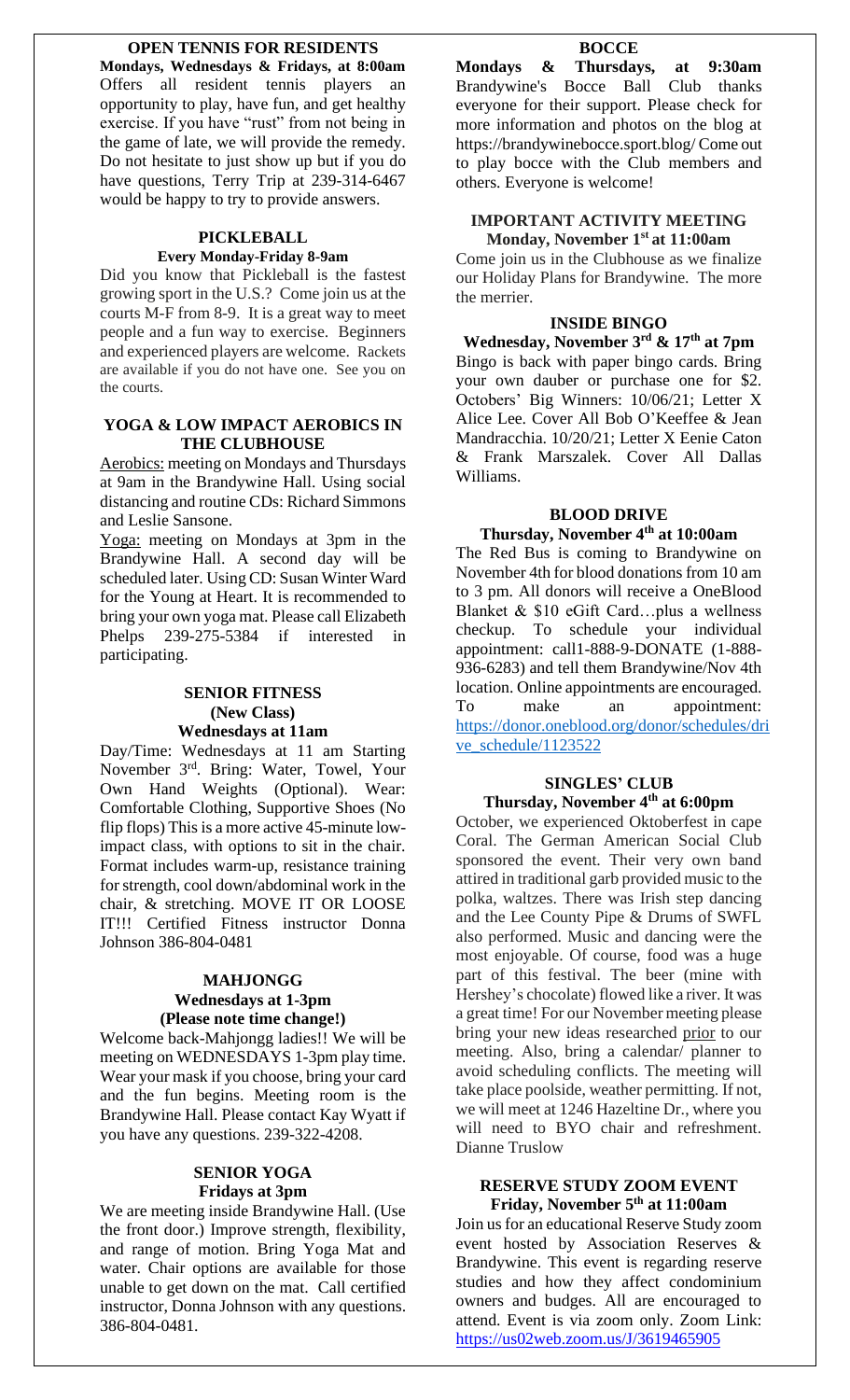#### **BOCCE CLUB GOLF OUTING Saturday, November 6th at 8am**

We are excited to announce that we are completely full for the upcoming golf tournament on November 6 at Myerlee Country Club.

# **SOCK HOP Monday, November 8 "Rock and Roll is Here to Stay"**

Take a trip down memory lane and dance to nostalgic hits from the 50s, 60's and 70's at the Brandywine Bocce & Social Club "Sock Hop" on Monday, November 8th from 6:30 'til 9:30pm. Music provided by one of our favorite DJs! BYOB and bring your favorite snacks; and we'll provide the music and atmosphere, \$12 per person. Attendance in 50's attire is encouraged. Sign up 1-3pm at Brandywine Hall on Monday, November 1. For questions, contact Chuck Licari 586-995-0647.

# **BOOK CLUB**

# **Tuesday, November 9 th at 10am**

Come to the tennis clubhouse to share your reading experiences. Fully vaccinated readers may forego a mask, all others should continue to mask for their own safety. We will attempt to socially distance in the space as attendance allows. Nancy O'Keeffe 466-0476

### **GREETING CARD MAKING Wednesday, November 10 th at 10am**

Card Making will be held in the craft room. All materials are available so just come and create or copy sample greeting cards. Make as many as time allows. If you have questions, contact Chanda at 239-703-7644. Hope to see you there.

# **CHAIR VOLLEYBALL**

**Wednesday, November 10 th & 24 th at 7pm** Join us in the Brandywine Hall and bring a neighbor! Upcoming dates for the remainder of the year are Nov.  $10^{th}$  &  $24^{th}$  / Dec.  $8^{th}$  &  $22^{nd}$ . If you have any questions, please call Trip Weaver at 813-240-6460 or Nancy Weaver at 813-380-1500.

### **VETERANS DAY CELEBRATION Thursday, November 11th from 6-8pm**

Join us for a Veterans Day Celebration to help honor our residents who are former servicemen and women as well as our family members and those who have made the ultimate sacrifice. We will be serving cake and coffee in the Brandywine Hall.



# **TRIVIA ROUND UP Friday, November 12th at 7pm**

Congratulations team "Black Clams"; they did it again capturing first place making it three straight events! As always second place team only two points behind received a free entry to the next Trivia night. Interestingly, a mere 5 points separate the top four teams making it a very competitive game. Trivia is fun, see you on Friday November 12th for the next session. What will Betsy and her sister Emily have in store for you and your guests? BWH doors open at 6:30 play starts at 7:00pm, no late entries. \$5.00 per person, pay at door, BYOB or snacks for your table. Six person teams, we can help place on a team if needed. Come out and have some fun!

### **WOMENS ASSOCIATION Saturday, November 13th at 9am**

For November only our meeting will be the second Saturday of the month in the Brandywine Hall. (Location subject to change). Come with some ideas for upcoming events. Bring your neighbors.

Karen Miller 239-481-3790

# **MEN'S CLUB Saturday, November 13th at 9:15am**

This is an open invitation to all Brandywine Men to enjoy good fellowship and a hearty breakfast at the MyerLee Country Club. If you have never attended a breakfast, now is the time to meet your neighbors. Our speaker will be MJ Peters, Condo President. In addition, there will be a Bocce Ball update, as well as door prizes. In order to get a rough count, call Ed Zender 267-0951.

#### **EDUCATIONAL MEETING ABOUT PROXY AMENDMENTS November 16th 11:00am-12:00pm**

There are several items being presented for vote at the Annual Meeting in December to Amend the Association Documents. These items are related to grammatical updates, Florida Statue updates, and changes to existing Rules and Regulations. This meeting will be held in the Brandywine Hall and via Zoom. Everyone with questions regarding the proxy amendments is encouraged to attend.

#### **THE FAMOUS BOCCE CLUB PANCAKE BREAKFAST Saturday, November 20th from 8:30-10:30am**

The Brandywine Bocce & Social Club announces our last Pancake Breakfast of the year on Saturday morning November 20th from 8:30 to 10:30 AM. All residents, family and friends are invited to attend. Seating is available indoors in Brandywine Hall or breakfasts can be takeout. The cost is \$8.00 per person payable upon sign up in BWH from 1:00 to 3:00 PM on Monday November 15th. It has been our pleasure to prepare breakfast for you over the past year. We thank you for your support and hope to continue in 2022.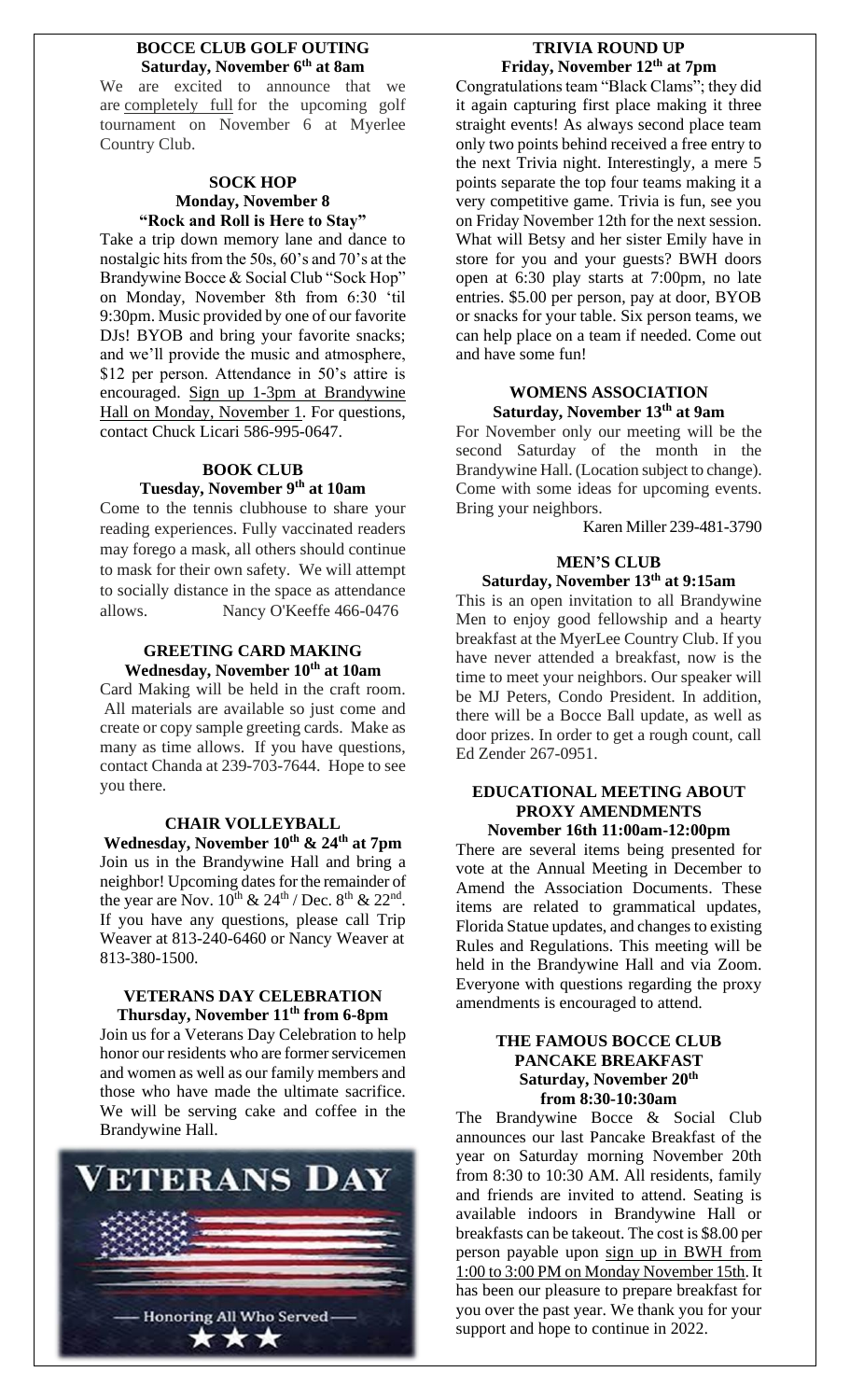### **DECK THE HALLS Saturday, November 27th at 9am**

It's that time of year when all the wreaths, trees, garland, and Christmas ornaments are waiting to brighten up Brandywine for the Holidays. Come and join us in Brandywine Hall on Saturday November 27 at 9 a.m. Donuts and coffee await your arrival. So, bring your Christmas Spirit and help decorate our special place. Joan Peer 586 255 1955

## **BRANDYWINE LIGHTS UP FOR THE HOLIDAYS**

# **Tuesday, November 30th at 7pm**

A Christmas Light Ceremony will be held on November 30th at 7 P.M. All the Common Areas will be lighted for all of us to enjoy. We encourage you to walk to the various sites and check out the displays. Thanks to all the volunteers that participated in making Brandywine light up for the Holidays. The common areas that are decorated are the Remembrance Garden, the Gate House and Office, the Pool and Brandywine Hall, also the Tennis Bldg. Take a tour of these locations and enjoy the displays. After, join us in Brandywine Hall for cider and donuts.

Activities Christmas Decorating Committee

# **LOOKING AHEAD:**

# **THIRSTY THURSDAY**

Thirsty Thursday is coming back in January on January 13th from 4:30-6:30pm at the Pool area and Clubhouse with Currie's BBQ Food Truck. No need to cook dinner. Several dining options: poolside, inside the clubhouse or takeout.

# **THIRSTY THURSDAY/ FOOD TRUCK SCHEDULE**

No reason to cook. Please put the following dates on your schedule:

- **January 13** Currie's Barbecue
- **February 10** Hungry Pony
- **March 10** Munchies Smokehouse
- **April 14** Double Dee's Munchies
- **May 12** Currie's Barbecue
- **June 9** Munchies Smokehouse
- 
- **July 14** Hungry Pony

Looking forward to the delicious food and good time!

# **NEW RESIDENTS**

Let's welcome these lucky people joining us in "paradise". **-David & Nadine Green, 7054 E. Brandywine Cir. -Jack Hatfield, 1256 S. Brandywine Cir.**

# **IN MEMORIAM**

We lost a cherished resident: Evelyn Lavimoniere



# **MARINE CORP TOYS FOR TOTS CAMPAIGN 2021**

Boxes will be placed inside Brandywine Hall next to the bulletin board at the front door AND in the office lobby. Plan to donate new, unwrapped toys again in 2021 to help make Christmas possible for every child in Lee County. We will be collecting until December 18th. Thank you for your past generosity. Nancy Weaver 813-380-1500 or Donna Johnson 386-804-0481.

# **NEEDED: ADDITIONAL CHRISTMAS ORNAMENTS**

Getting ready for the holidays is well under way at Brandywine. In order to finalize our new community look, we are in need of red, silver, gold, and green ornaments (all shapes and sizes). If you have some ornaments that you are no longer using or perhaps willing to donate a new box, it would be greatly appreciated. Call Nancy Weaver at 813-380- 1500 if you would like to help. Donations will be received until November 15.

# **EMPLOYEE CHRISTMAS FUND**

It's hard to believe it's once again time to collect for the Employee Christmas Fund. For those of you new to Brandywine, this fund was started many years ago by the residents to insure each employee providing services to Brandywine Residents was remembered with some form of gratuity during holiday season. Some we seldom or ever see or have contact with, but they still provide a service for us whether in maintenance, cleaning, gatekeepers, or office staff. I am currently the resident maintaining this fund and seeing to the distribution of the same. To make a contribution (envelope attached), please make your check payable to Mary Meyerhans and note Employee Christmas Fund in memo line of check. We currently have 12 employees. Envelopes may be dropped off at office or the gatehouse. If you have any questions, I may be reached at (860)478-8782. If I am not available, please leave a message and I will get back to you as soon as possible. I generally give the employees their checks around mid-December so it would be best if I received your contribution prior to that time so that your check may be deposited and cleared in the account. Thank you.

# **WEBSITE**

# www.mybrandywine.org

Website, **mybrandywine.org**, is maintained by Brandywine resident Roger Hervey. When there are updates on that website, Emails on his are sent "blind" and not shared with anyone. If you are a unit owner that is not receiving these emails, please send an email to [rdhervey@gmail.com](mailto:rdhervey@gmail.com) requesting to be placed on his list with your name and mailing address to confirm that you are a unit owner. You may have signed up for emails with Precedent Management at the business office, but those email addresses are not shared with anyone also.